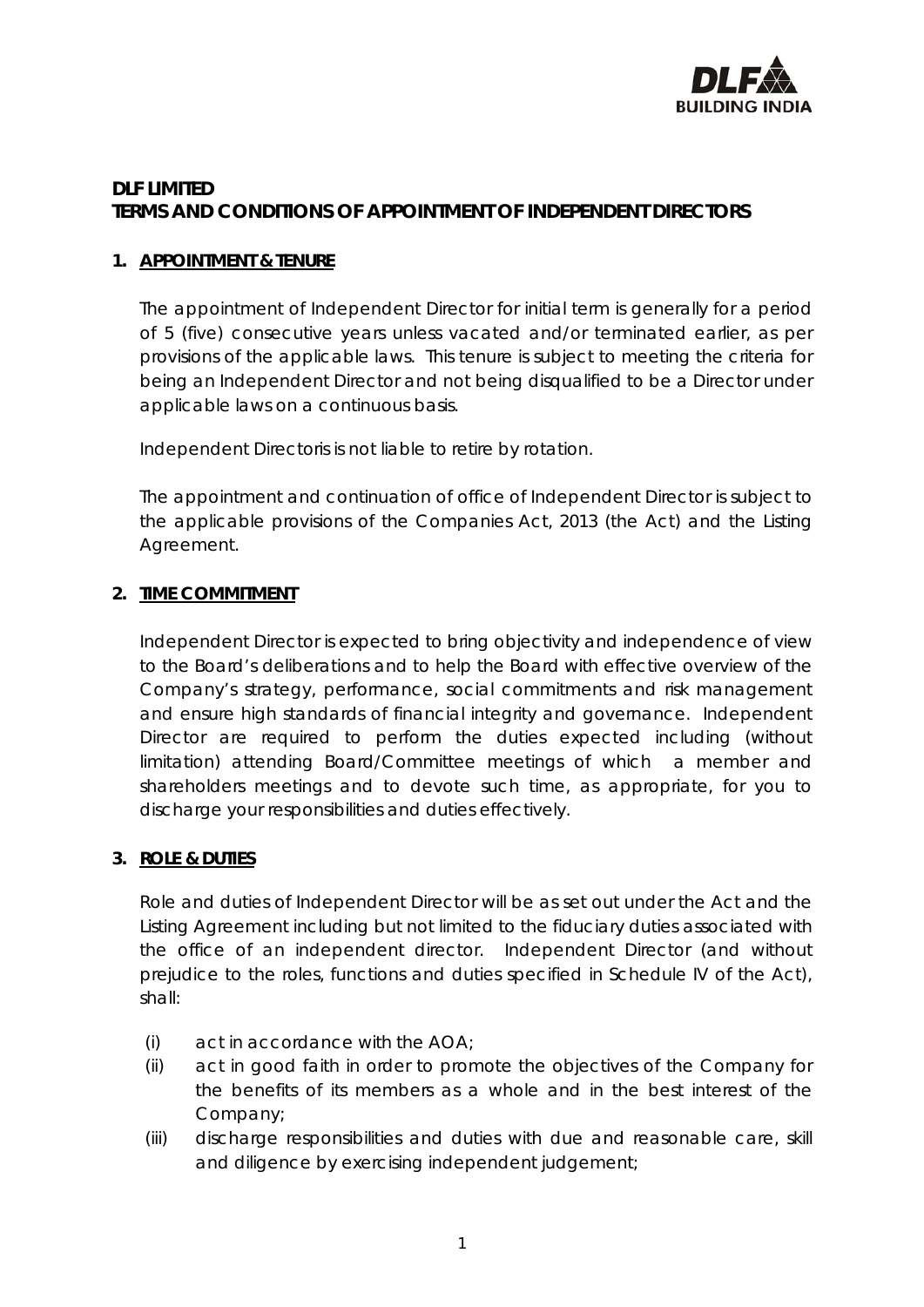

- (iv) strive to attend every meeting of the Board and its Committee(s) of which a member and general meetings;
- (v) strive to attend any other meetings, where attendance is solicited;
- (vi) provide strategic direction and also act as a constructive critic in evaluating the proposal and plans on strategic direction;
- (vii) evaluate and scrutinise the performance of the management in meeting agreed goals and objectives;
- (viii) satisfy on the integrity of financial information and that financial controls and systems of risk management are robust and compliant with applicable laws;
- (ix) keep well informed about the Company and the external environment in which it operates; and
- (x) ensure that the vigil mechanism policy of the Company is implemented and report concerns about any unethical behaviour, actual or suspected fraud or violation of the Code of Conduct.

## **4. ADHERENCE TO THE CODE OF CONDUCT**

During the tenure, Independent Director of the Companyare required to comply and abide with the provisions of the Act and the Listing Agreement including the following:

- (i) Code for Independent Directors outlined in Schedule IV of the Act and duties of Directors as provided in the Act including Section 166 of the Act and Clause 49 of the Listing Agreement;
- (ii) Code of Conduct for Board and Senior Management framed under the Listing Agreement; and
- (iii) Policy for Prevention of Insider Trading framed by the Company under the Securities & Exchange Board of India (Prohibition of Insider Trading) Regulations, 1992 ("Insider Trading Code").

## **5. PROFESSIONAL CONDUCT AND CONFLICT OF INTEREST**

Independent Director shall not -

- (i) participate in or vote at any meetings of the Board/Committees wherein interested ;
- (ii) achieve or attempt to achieve any undue gain or advantage either for self or for relatives, partners, or associates;
- (iii) allow any extraneous considerations to vitiate exercise of objective independent judgment in the paramount interest of the Company as a whole, while concurring with or dissenting from the collective judgment of the Board in its decision making;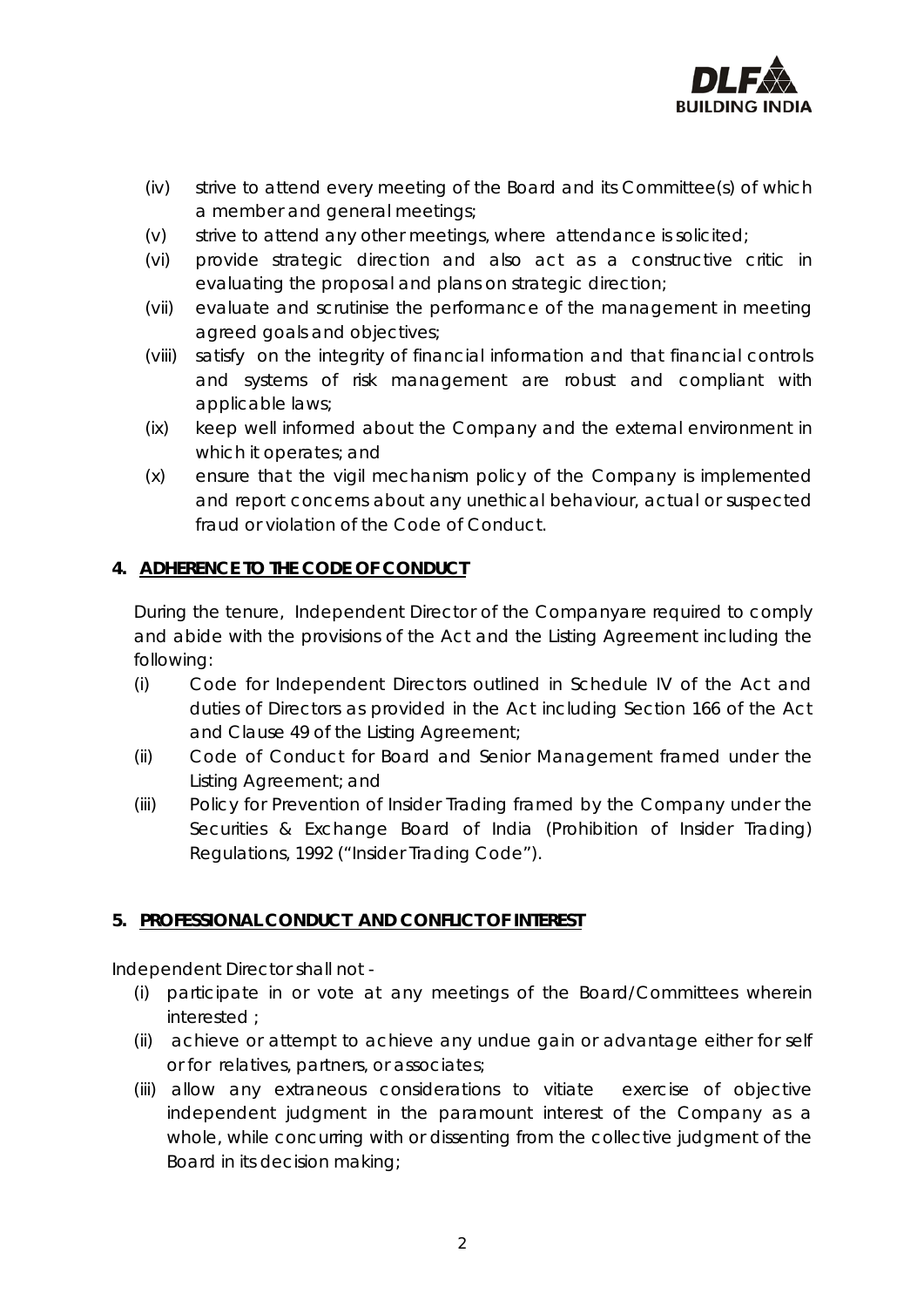

- (iv) abuse position to the detriment of the Company or its shareholders;
- (v) unfairly obstruct the functioning of the Board or Committee meeting(s);
- (vi) put in a position which results in a direct or indirect conflict of interest or possible conflict of interest with the Company; and
- (vii) assign office of an Independent Director and any assignments so made shall be void.

## **6. CONFIDENTIALITY**

- (i) All information including commercial secrets, technologies, advertising and sales promotion plans related to the Company and / or DLF Group that is acquired or provided during the tenure is confidential to the Company and should not be released/disclosed either during the tenure or following termination (by whatever means) to third parties without prior authorisation by the Board, unless such release/disclosure is required by law or by the rules of any stock exchange or regulatory body/authority. Accordingly, Independent Director are expected to maintain all agenda, notes, data, records and other documents in any way relating to the Company or the Company's business interest, as highly confidential and maintain them as inaccessible to others;
- (ii) Independent Director to adhere to the requirements under the applicable regulations and the Insider Trading Code in relation to the disclosure of unpublished price sensitive information and dealing in the securities of the Company. Consequently, Independent Director should avoid making any statements or performing any transaction that might risk a breach of these requirements without prior clearance from the Board; and
- (iii) At all times and notwithstanding ceasing to be an Independent Director of the Company, Independent Director are expected not to use such information for personal or professional benefit or disclose such confidential information to third parties who may use the same for their personal or professional benefit, or otherwise engage in any activity that would constitute insider trading.

## **7. DISCLOSURES OF INTEREST**

(i) It is accepted and acknowledged that Independent Director may have business interests other than those of the Company. As a condition of appointment, Independent Director are required to submit various disclosures/declarations under applicable laws and as per Company's policies including declarations with respect to any directorships,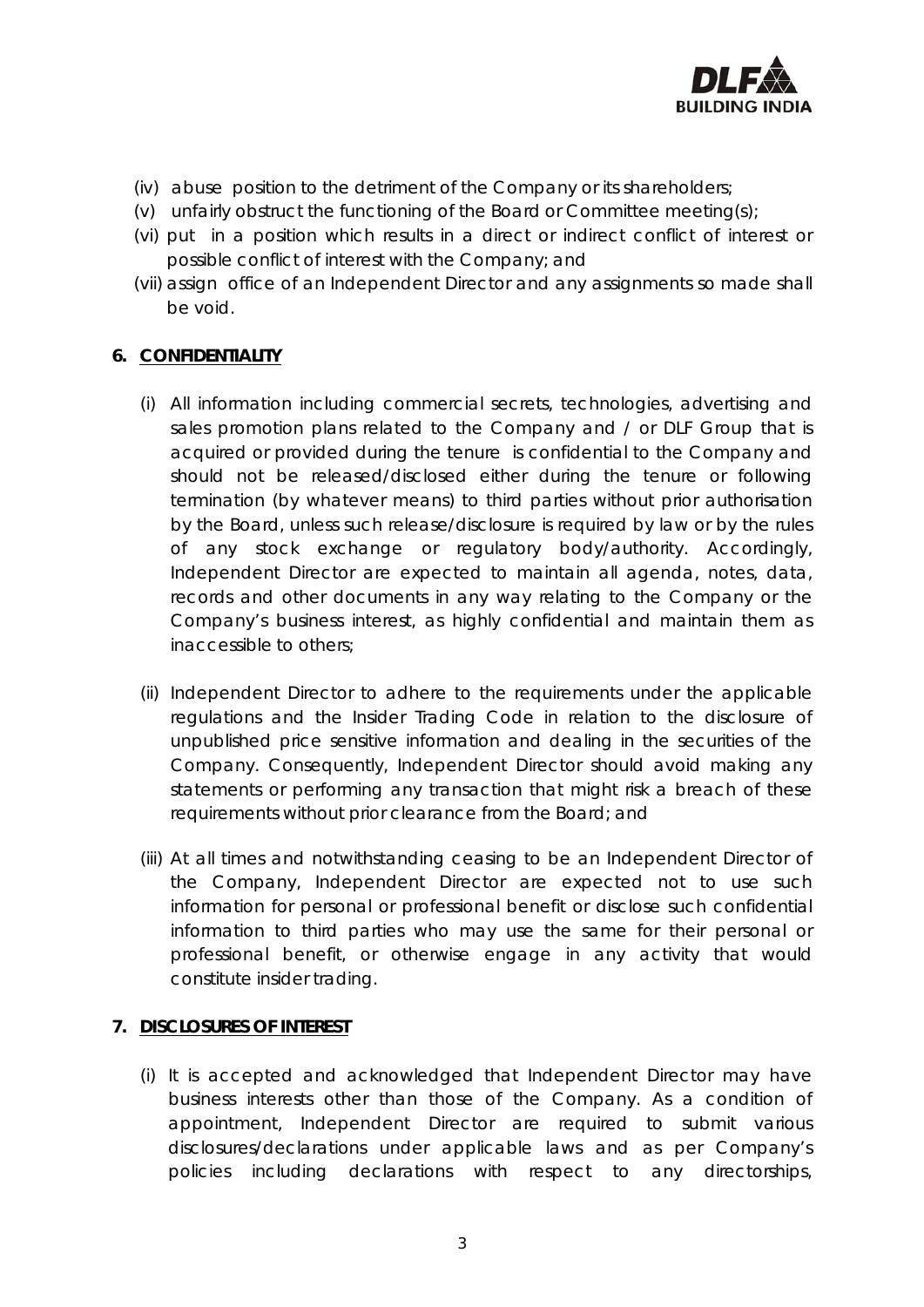

appointments and interests to the Board in writing. Independent Director will not serve in more than seven listed companies including the Company and if to be appointed as a whole time director in any listed company, you will not serve as an Independent Director in more than three listed companies including the Company. Further, in no event Independent Director shall hold directorship in companies beyond the limits specified in Section 165 of the Act;

- (ii) During the term of appointment, Independent Director to promptly notify the Company of any change in directorships and provide such disclosure and information as may be required under the applicable laws; and
- (iii) Independent Director shall refrain from any action that would lead to loss of independence. In the event that the circumstances of Independent Director seem likely to change which might give rise to conflict of interest or such change in circumstances could lead the Board to revise its judgement regarding independence, such changes or possible changes in circumstances should be disclosed to the Board promptly.

## **8. EVALUATION**

The Company shall carry out an evaluation of the performance of the Board as a whole and of the Committees and directors of the Board on an annual basis as per the Company's policy. The performance evaluation of independent directors shall be done by the entire Board, excluding the director being evaluated. The appointment/ re-appointment on the Board shall be subject to the outcome of the annual evaluation process.

#### **9. INDEPENDENT DIRECTORS' MEETING**

A separate meeting of the Independent Directors will be held at least once every year without the attendance of the non-independent directors and the members of the management. The Company expects all the Independent Directors to strive to be present at this meeting.

## **10. LIABILITY UNDER THE ACT**

Pursuant to the provisions of the Act, an Independent Director will be liable only in respect of such omission or commission by the Company which had occurred with his/her knowledge, attributable through Board processes and with his/her consent or connivance or where he/she had not acted diligently.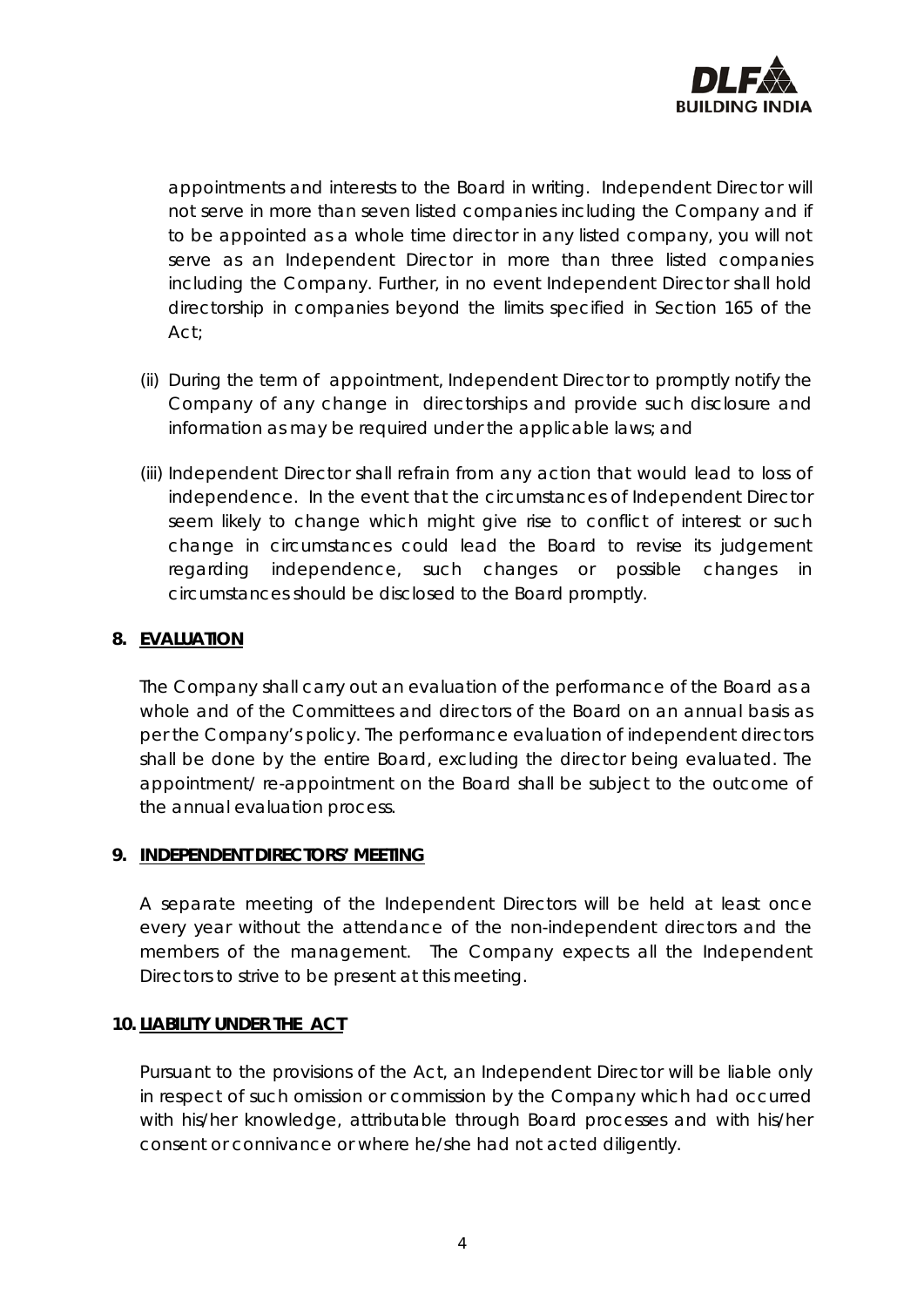

### **11. DIRECTORS AND OFFICERS (D&O) LIABILITY INSURANCE POLICY**

The Company has a Directors and Officers (D&O) liability insurance policy in place, with aggregate amount of Rs. 100 crore (Rupees One hundred Crore only), under which all directors including Independent Director of the Company are covered.

### 12. **REMUNERATION**

Independent Director on the Board shall be entitled to:

- (i) Sitting fee of Rs. 50,000/- (Rs fifty thousand only) or such fee as modified by the Board for attending each Board meeting and meetings of the Committee(s) thereof.
- (ii) Commission, which is paid annually based upon the performance of the Company and the individual performance of each Director (cumulatively for all Non-Executive Directors up to 1% of Net Profit of the Company or such amount as may be approved by the shareholders of the Company) subject to applicable laws including the Act.
- (iii) Payment or reimbursement of such fair and reasonable expenditure, as may have been incurred while performing role as an Independent Director of the Company, which could include reimbursement of expenditure for attending Board / Committee meetings, General Meetings, court convened meetings, meetings with shareholders/ creditors/ management, site visits, induction and training organized by the Company for its directors, subject to prior consultation with Board, in the furtherance of duties as an Independent Director.

#### **13. TERMINATION**

- (i) Independent Director may resign from the position at any time by giving a notice in writing to the Company stating reasons of resignation. The resignation shall take effect from the date on which the notice is received by the Company or the date if any specified in the notice, whichever is later.
- (ii) Independent Director shall cease to hold office if fails to meet the criteria for an Independent Director mentioned in the Act and/or the Listing Agreement and/or if otherwise disqualified and shall forthwith intimate the Company of such an eventand promptly submit resignation to the Company with effect from date of such change.
- (iii) The Company can also terminate your directorship in accordance with the